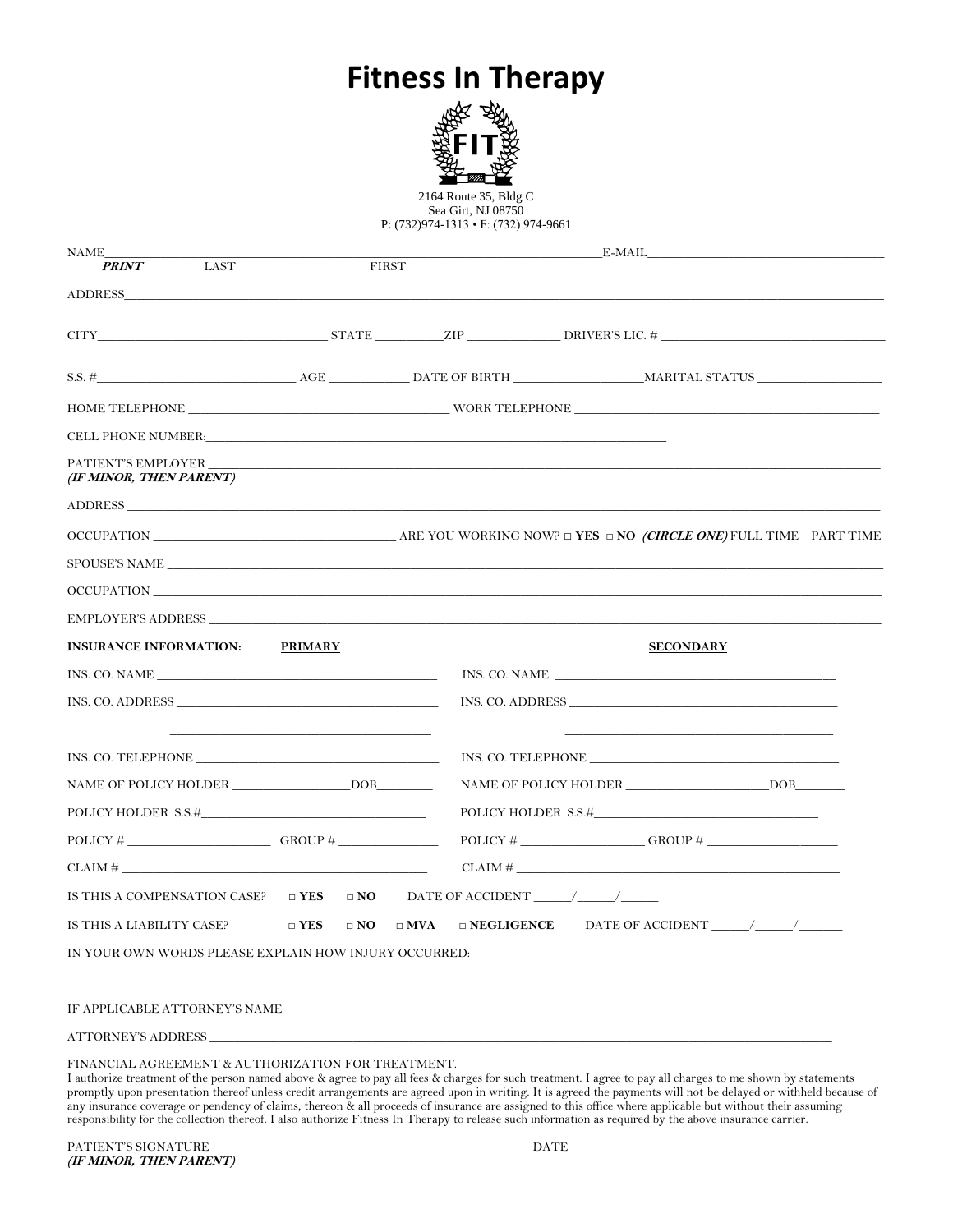1. ARE YOU CURRENTLY TAKING ANY MEDICATION? PLEASE LIST MEDICATION AND REASON FOR USE.

#### 2 . HAVE YOU EVER HAD?

|                            | <b>YES</b> | NO. |                              | <b>YES</b> | N <sub>O</sub> |
|----------------------------|------------|-----|------------------------------|------------|----------------|
| <b>HEART ATTACK</b>        |            |     | KIDNEY DISEASE               |            |                |
| ANGINA PECTORALIS          |            |     | <b>EPILEPSY</b>              |            |                |
| <b>EKG ABNORMALITIES</b>   |            |     | <b>ANEMIA</b>                |            |                |
| <b>EMPHYSEMA</b>           |            |     | <b>ASTHMA</b>                |            |                |
| <b>CHRONIC BRONCHITIS</b>  |            |     | <b>NECK OR BACK DISORDER</b> |            |                |
| <b>LOW BLOOD PRESSURE</b>  |            |     | <b>FRACTURES</b>             |            |                |
| <b>HIGH BLOOD PRESSURE</b> |            |     | WHERE:                       |            |                |

#### HAVE YOU EVER HAD?

|                              | <b>YES</b> | NO. |                                | <b>YES</b> | NΟ |
|------------------------------|------------|-----|--------------------------------|------------|----|
| PULMONARY SURGERY            |            |     | <b>STROKE</b>                  |            |    |
| <b>DIABETES</b>              |            |     | <b>THYROID TROUBLE</b>         |            |    |
| <b>SCARLET FEVER</b>         |            |     | <b>DISEASE OF ARTERIES</b>     |            |    |
| RHEUMATIC FEVER              |            |     | <b>LOW BLOOD SUGAR</b>         |            |    |
| <b>BONE OR JOINT DISEASE</b> |            |     | <b>GLAUCOMA</b>                |            |    |
| <b>CANCER</b>                |            |     | ARE YOU CURRENTLY<br>PREGNANT? |            |    |

3. HAVE YOU EVER BEEN HOSPITALIZED FOR ANY ILLNES? YES\_\_\_\_\_\_\_\_\_\_ NO\_\_\_\_\_\_\_\_\_\_ IF YES, PLEASE GIVE DETAILS:

4. PLEASE LIST ANY OTHER PHYSICAL DISORDERS YOU HAVE OR HAD WHICH SHOULD BE CONSIDERED REGARDING YOUR PHYSICAL THERAPY AND EXERCISE PROGRAM (I.E. PREGNANT, ETC.)

FAMILY PHYSICIAN \_\_\_\_\_\_\_\_\_\_\_\_\_\_\_\_\_\_\_\_\_\_\_\_\_\_\_\_\_\_\_\_\_\_\_\_\_\_\_\_\_\_\_\_\_\_\_\_\_\_\_\_\_\_\_\_\_\_Telephone#\_\_\_\_\_\_\_\_\_\_\_\_\_\_\_\_\_\_\_\_\_\_\_\_\_\_\_\_\_\_\_\_\_\_\_\_\_\_\_\_\_ ADDRESS \_\_\_\_\_\_\_\_\_\_\_\_\_\_\_\_\_\_\_\_\_\_\_\_\_\_\_\_\_\_\_\_\_\_\_\_\_\_\_\_\_\_\_\_\_\_\_ CITY\_\_\_\_\_\_\_\_\_\_\_\_\_\_\_\_\_\_\_\_\_\_\_\_\_\_\_\_\_ STATE\_\_\_\_\_\_\_\_\_\_\_\_ ZIP \_\_\_\_\_\_\_\_\_\_\_\_\_\_

WOULD YOU LIKE YOUR FAMILY PHYSICIAN TO RECEIVE A COPY OF YOUR PHYSICAL THERAPY REPORT? YES\_\_\_\_\_\_\_ NO\_\_\_\_\_

*PATIENT'S INITIALS (IF MINOR, THEN PARENT)*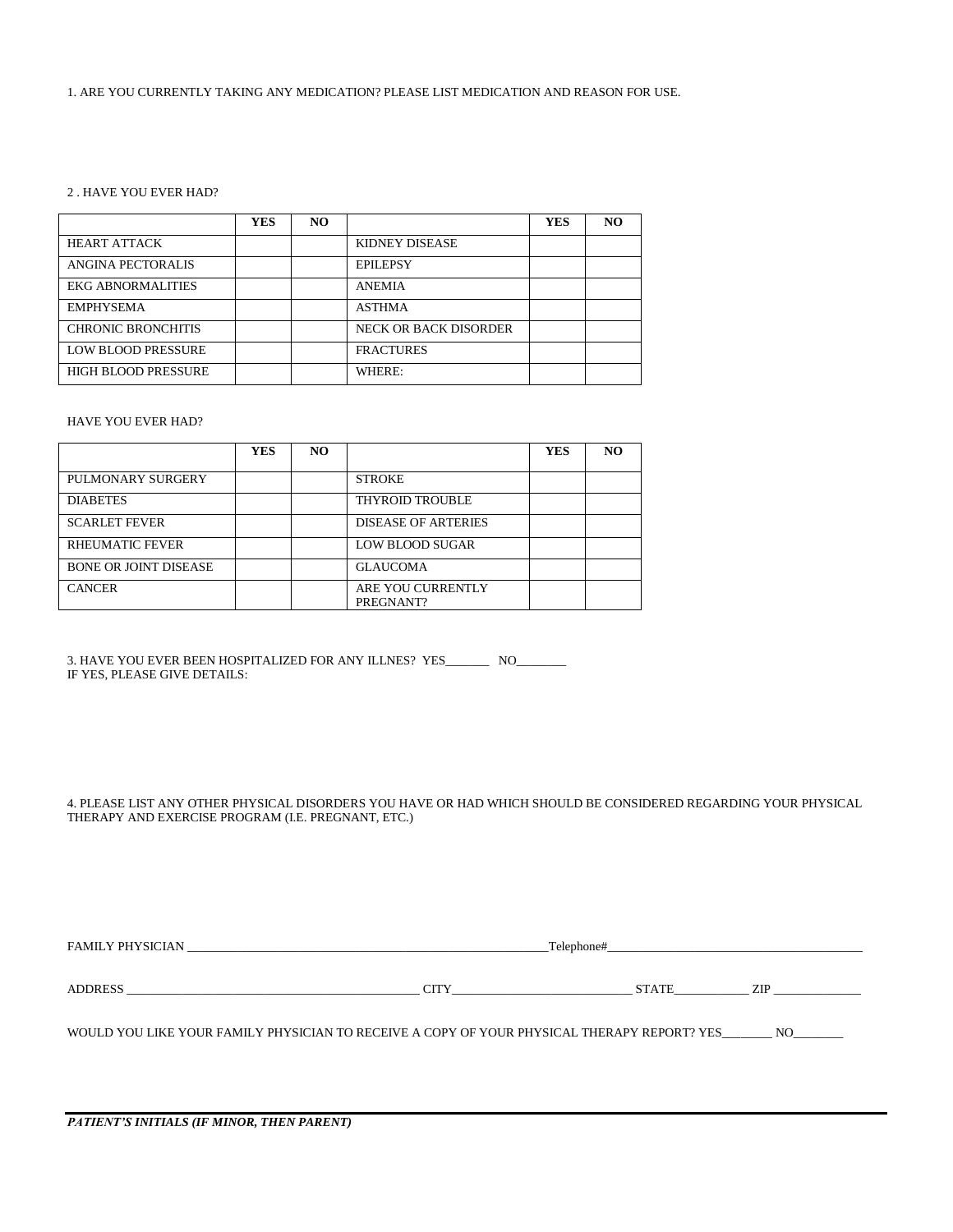**Fitness In Therapy** (Please Initial on the appropriate line acknowledging you have read that section)

As a courtesy to our patients, **Fitness In Therapy** (FIT PT) offers the service of billing insurance companies directly.

**Physical Therapy** sessions consists of an initial evaluation (\$100.00), and the use of multiple modalities each costing between \$20.00 and \$6 5.00 per unit. I.E. Ultra Sound, TENS, Whirlpool, Paraffin, Traction, Electrical Muscle Stimulation, Therapeutic Exercises, etc. There could be additional fees, for example: isokinetic evaluations, re-evaluations, work conditioning, ADL, pool therapy, various accessories (lumbar rolls, cervical pillows, home exercise devices, etc.) and narrative reports. Each therapy session lasts approximately one to two hours.

**Private Insurance**: Most insurance companies pay between 70% and 80% of the total charges for physical therapy, providing the deductible is met. If you are in a Network, it is your responsibility to make sure you have chosen the proper facility and all the proper forms have been received. If we are in your Network it does not relieve you of the responsibility of making sure we are paid! Fitness In Therapy will pursue the patient's insurance company for payment, up to three months. If payment is not received within 90 days, a payment schedule will then be arranged directly with the patient. Fitness In Therapy will continue to assist the patient in their attempts to gain reimbursement from their insurance carrier. **The residual balance is the responsibility of the patient.** By law FIT may add 18% annually to any outstanding bills. **All co-payments are due at the time of each visit.**

**\_\_\_\_\_\_\_Workers Compensation:** If you were injured at work and have reported it, and a claim has been set up, you will be covered 100%. Please remember it is *YOUR RESPONSIBILITY*, to provide all necessary information to file your claim accurately. Should your claim be denied due to physician advisory review, you will be held responsible.

**\_\_\_\_\_\_\_Medicare:** We are **MEDICARE APPROVED**. We bill Medicare on a daily basis. Medicare will pay 80% of all eligible charges up to with the exception of yearly deductibles. Patients are responsible for the 20% co-payment plus any deductible that has been applied to our charges. Medicare requires FIT, as a provider, to monitor utilization of claims based on your diagnosis. You will be informed when continued therapy is not deemed covered under your Medicare insurance. Please discuss this process with our office should you have any questions. By signing below you "certify that the information given by me in applying for payment under title XVIII of the Social Security Act is correct. I authorize any holder of medical or other information about me to release to the Social Security Administration of its related Medicare claim. I request that payment of authorized benefits be made on my behalf." By signing below you also authorize FIT, through its appropriate personnel, to perform or have performed upon me, on the below named patient, appropriate assessment and treatment procedures. We will submit to your secondary insurance which will cover approximately 80 to 100% of the 20%. *Any remaining balance becomes your responsibility. The Medicare cap for Physical Therapy is \$2,040. If you have had any Physical Therapy services at any time this year please notify the front desk assistant. If not bills accrued after you have met the cap will become your responsibility.*

**\_\_\_\_\_\_\_Motor Vehicle and Liability Cases:** If you were in a **motor vehicle accident or involved in a liability case** and you have an attorney: you hereby authorize payment directly to Fitness In Therapy such sums due and owing him for services rendered both by reason of this accident and by reason of any other bills that are due FIT and to withhold such sums from any settlement, judgment or verdict as may be necessary to adequately protect and fully compensate Fitness In Therapy. And, I hereby further give a lien on my case to Fitness In Therapy against any and all proceeds of my settlement, judgment or verdict which may be paid to you, my attorney or myself as the result of the injuries for which I have been treated or injuries in connection therewith. Patient acknowledges that any private insurance payment made on account of services provided by FIT does not constitute payment in full, if such payments are less than amounts billed.

Please acknowledge this by signing below that you have been advised that if your attorney does not wish to cooperate in protecting the therapist's interest, Fitness In Therapy will not await payment but may declare the entire balance due and payable. If we do obtain a Letter of Protection you automatically waive the statute of limitations.

*We highly recommend that patient's contact their insurance companies to verify their coverage. Payment is the* **ultimate** 

**responsibility of the patient**. If we have to pursue payment of your outstanding bill with the use of a lawyer we will be adding the above interest plus an additional 25% for legal fees.

In the event a patient submits a payment for less than the full outstanding balance and indicates that said payment shall be "Payment In Full" please be advised that FIT shall apply the payment to the outstanding balance and same shall not be considered in accord and satisfaction of the outstanding bill.

In the event of a returned check, there will be a \$25 bank fee charged to the patient.

FIT reserves the right to terminate treatment if 2 appointments are canceled or not attended without 48 hours notice.

| Patient Signature                                                                                                  | Date              |
|--------------------------------------------------------------------------------------------------------------------|-------------------|
| Guardian Signature<br>Are you currently serving in any branch of the military? ____YES ___NO, If yes which branch: | Social Security # |